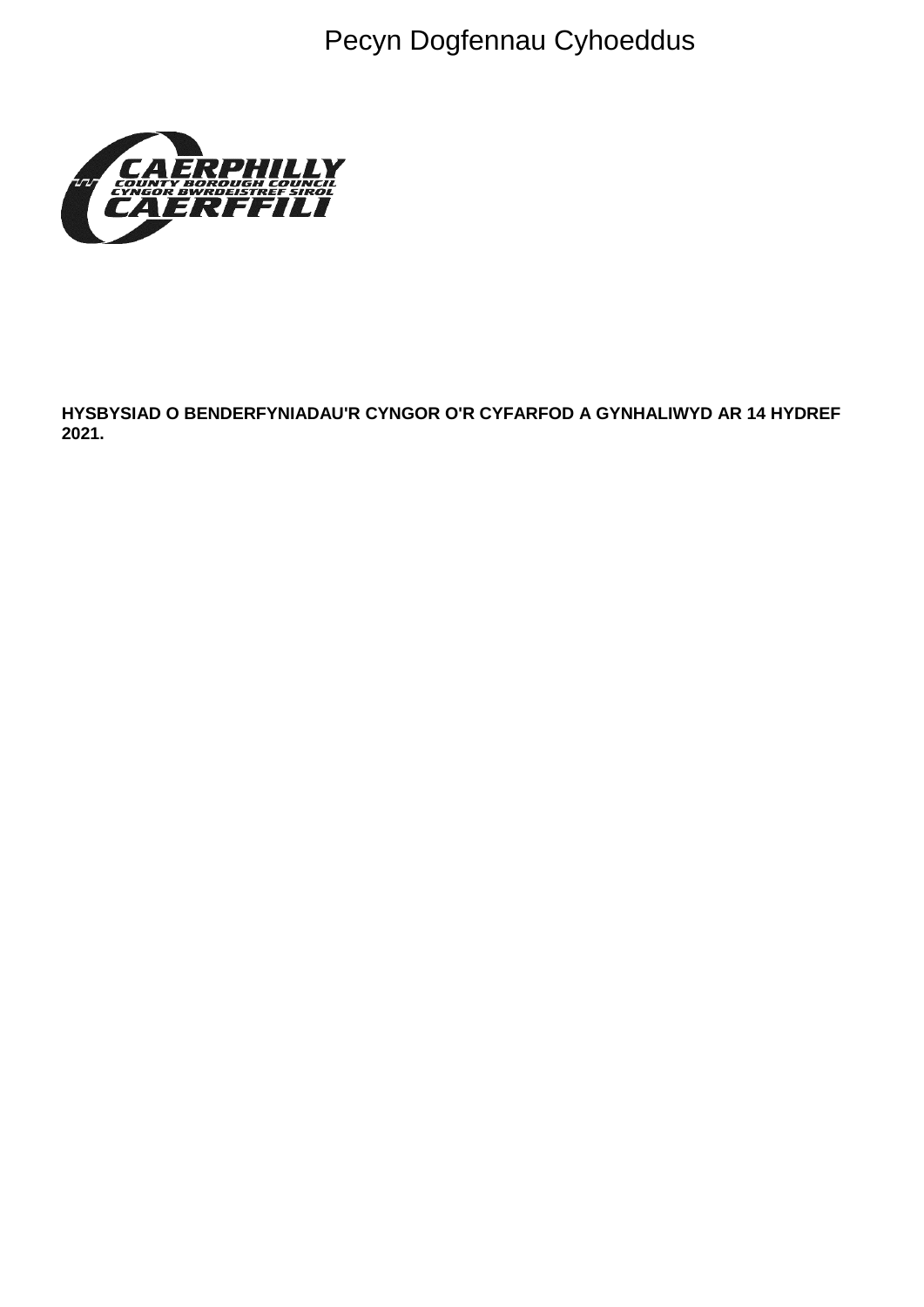## **CAERPHILLY COUNTY BOROUGH COUNCIL**

### **NOTICE OF THE DECISIONS FROM THE SPECIAL COUNCIL MEETING HELD ON THURSDAY 14TH OCTOBER 2021 AT 5.00 P.M.**

#### **PRESENT:**

Councillors: M. Adams, E.M. Aldworth, C. Andrews, A. Angel, C. Bezzina, C. Bishop, A. Collis, S. Cook, C. Cuss, D.T. Davies, N. Dix, C. Elsbury, K. Etheridge, M. Evans, C. Forehead, E. Forehead, J.E. Fussell, A. Gair, N. George, C. Gordon, L. Harding, A. Higgs, A. Hussey, G. Kirby, P. Leonard, C. Mann, P. Marsden, B. Miles, G. Oliver, B. Owen, D.W.R. Preece, J. Pritchard, J. Roberts, R. Saralis, M.E. Sargent, G. Simmonds, E. Stenner, C. Thomas, A. Whitcombe, R. Whiting, L. Whittle, T.J. Williams, W. Williams, B. Zaplatynski

Officers: D. Street (Acting Chief Executive), R. Tranter (Head of Legal Services and Monitoring Officer), R. Edmunds (Corporate Director Education and Corporate Services), M.S. Williams (Corporate Director Economy and Environment), G. Jenkins (Acting Corporate Director Social Services), S. Harris (Head of Financial Services & S151 Officer), A. Southcombe (Finance Manager - Corporate Finance), N. Roberts (Principal Group Accountant), E. Sullivan (Senior Committee Services Officer), R. Barrett (Committee Services Officer), M. Harris (Committee Services Support Officer)

Together with: A. Veale (Audit Wales)

#### **APOLOGIES:**

Councillors J. Bevan, P.J. Bevan, D. Cushing, W. David, M. Davies, K. Dawson, A. Farina-Childs, J. Gale, R. Gough, D. Hardacre, D. Harse, D. Havard, M. James, V. James, L. Jeremiah, G. Johnston, B. Jones, S. Kent, A. Leonard, S. Morgan, T. Parry, L. Phipps, Mrs D. Price, J. Ridgewell, J. Scriven, J. Simmonds, S. Skivens and J. Taylor, together with Mrs C. Harrhy (Chief Executive)

The decisions and declarations of interest are set out below. For further details please refer to the relevant report.

The full individual voting result on all items can be found with the Council Agenda on the Caerphilly County Borough [Website:](https://www.caerphilly.gov.uk/My-Council/Meetings,-agendas,-minutes-and-reports)

| <b>ITEM</b> | <b>SUBJECT</b>                    | <b>DECISION</b>                                                                                                                                                                                                                                                                                                                         | <b>VOTE</b>                      |
|-------------|-----------------------------------|-----------------------------------------------------------------------------------------------------------------------------------------------------------------------------------------------------------------------------------------------------------------------------------------------------------------------------------------|----------------------------------|
| 2.          | Declarations of Interest          | There were no declarations of interest<br>received during the commencement<br>or course of the meeting.                                                                                                                                                                                                                                 | No vote<br>required              |
| 3.          | Financial Statements for 2020/21. | It was moved and seconded that the<br>recommendations contained in the<br>Officer's report be approved and by<br>way of Microsoft Forms and verbal<br>confirmation this was agreed by the<br>majority present.<br>RESOLVED that:-<br>1. Council receive and comment<br>upon the Audit Wales 'Audit of<br>Accounts Report';<br>Tudalen 1 | 42 For<br>0 Against<br>2 Abstain |